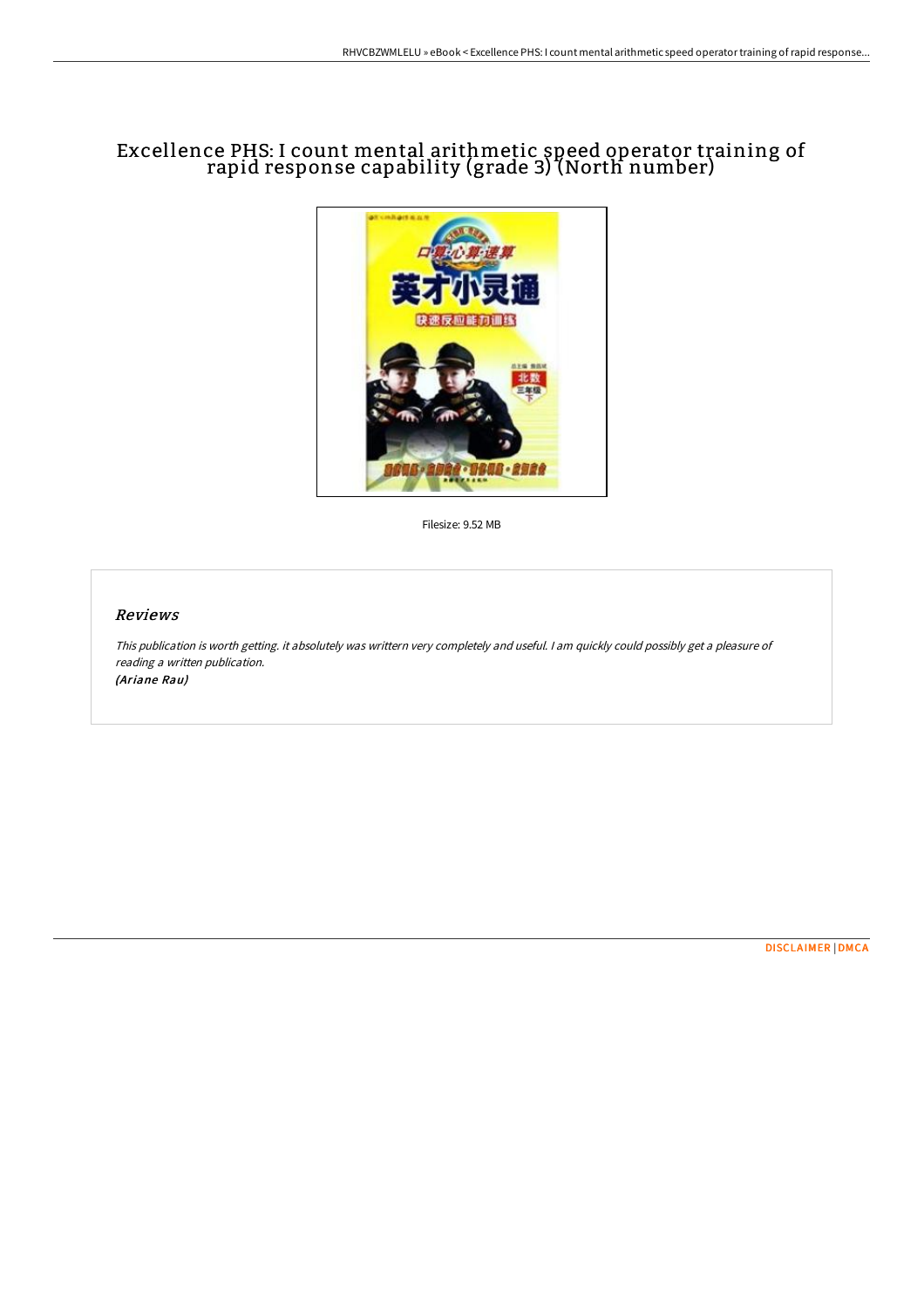# EXCELLENCE PHS: I COUNT MENTAL ARITHMETIC SPEED OPERATOR TRAINING OF RAPID RESPONSE CAPABILITY (GRADE 3) (NORTH NUMBER)



paperback. Book Condition: New. Ship out in 2 business day, And Fast shipping, Free Tracking number will be provided after the shipment.Paperback Pages Number: 77 Language: Chinese. Excellence PHS: I count mental arithmetic speed count the rapid ability to respond to training (grade 3) (North number) feature: intensive training. you should be aware that should. Creative design. fine quality knowledge to create superior. excellence dream.Four Satisfaction guaranteed,or money back.

Read [Excellence](http://techno-pub.tech/excellence-phs-i-count-mental-arithmetic-speed-o.html) PHS: I count mental arithmetic speed operator training of rapid response capability (grade 3) (North number) Online

Download PDF [Excellence](http://techno-pub.tech/excellence-phs-i-count-mental-arithmetic-speed-o.html) PHS: I count mental arithmetic speed operator training of rapid response capability (grade 3) (North number)